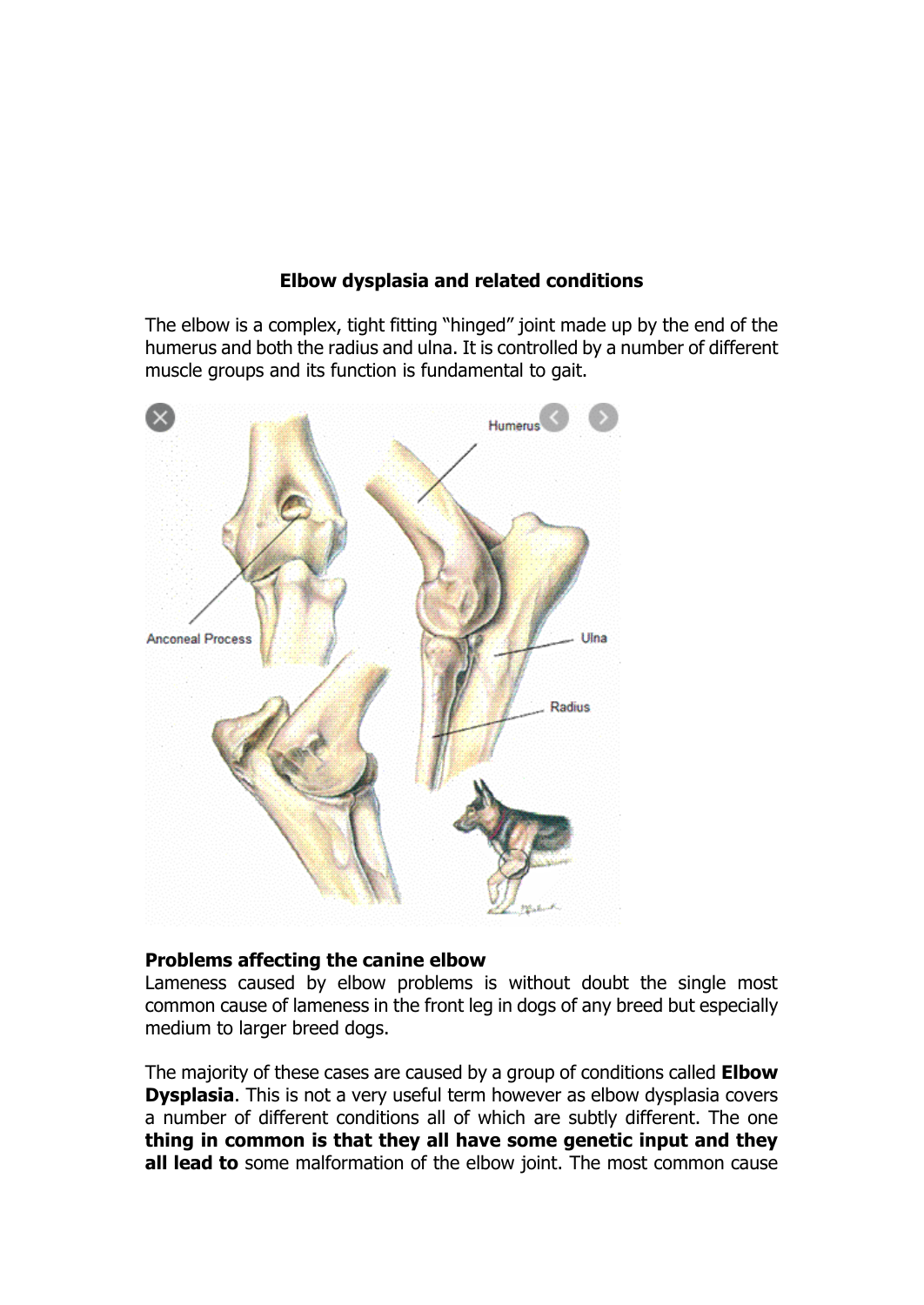of Elbow Dysplasia are: **Medial coronoid disease, osteochondrosis of the humeral condyle, incomplete ossification of the humeral condyle and humeral intracondylar fissures and Ununited Anconeal Process.**

Because the conditions have a genetic basis to some extent **dogs with Elbow Dysplasia should not be used to breed from.**

# **Osteo Arthritis**

Osteo Arthritis (OA) is the body's reaction to an abnormality in the joint, this cause can be as a result of instability in the joint (such as with a cruciate ligament rupture), a fracture through the joint or something as simple as unequal weight distribution. For this reason dog's with some form of elbow dysplasia will already have some degree of OA and will continue to develop OA. This is vitally important to consider because the more that is done for them from a young age to manage this the better, especially **not allowing them to become OVERWEIGHT.** A very good study performed in the States showed that Labradors just 10% over ideal body weight had significantly less life expectancy as a result of hip and elbow arthritis. For the majority of average sized Labradors (28 to 30kg) 10 % over body weight is 2.5 to 3kg.



Above is a picture of two Labradors, both are the same height and length and age. One weighs 26kg the other 36kg. They were from different households!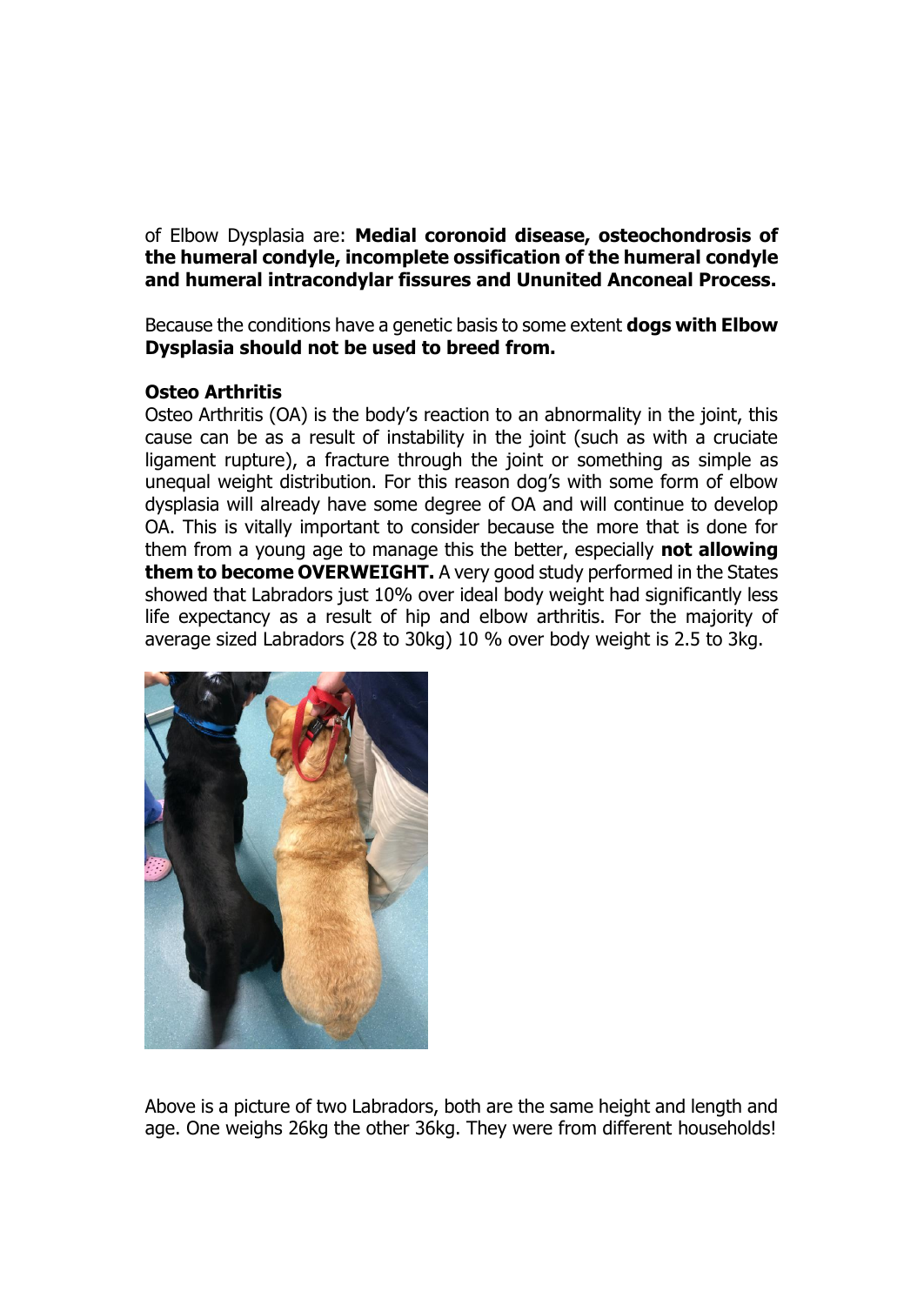## **Investigation**

The first thing to do whatever the age of the dog is to get a diagnosis. It is important that we recognise the disease early as in some very early cases the long term outcome can be changed with appropriate treatment.

X rays may have been taken of both elbows and these help confirm the site, however because the elbow is so complex we usually perform a CT scan to confirm subtle changes and the information from the CT scan provides assistance in determining whether further surgery is required and if so to be able to accurately plan for that surgery.







CT is also very useful to determine if there is a significant incongruence, that is to say a poor fit of the elbow. Because the elbow is a tight fitting join, if the fit is poor it will lead to localised increases in weight distribution that will be contributing to the underlying condition.





CT scans showing a short radius on the left and a short ulna on the right

In most cases the condition will be bilateral ie it is present in both elbows, this can confuse the picture as the true extent of the discomfort caused by the problem may not be apparent and there is often some confusion as to which leg is causing a problem. We would always CT both elbows and because elbow and shoulder problems can mimic each other we often look at the shoulders as well.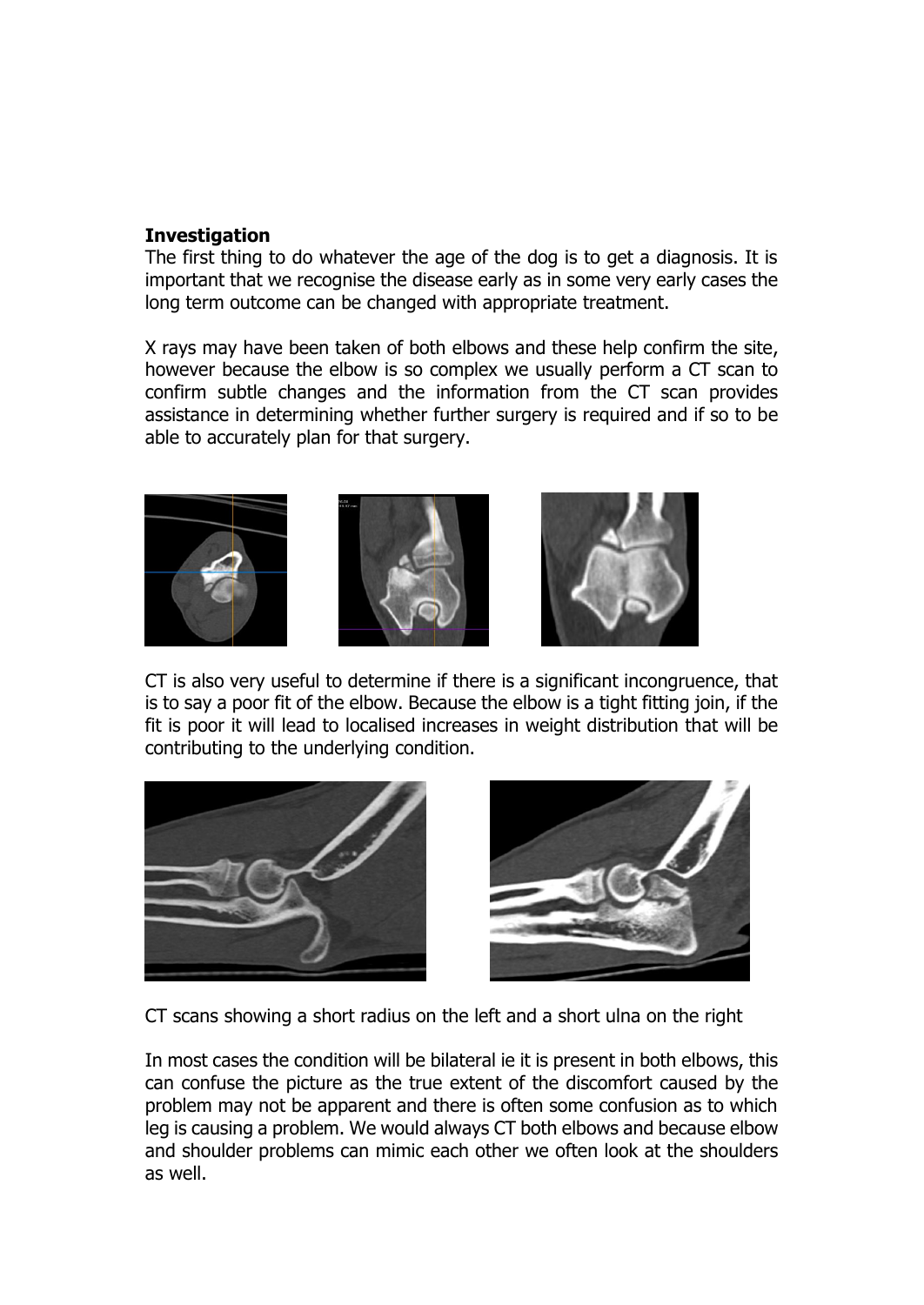Finally to provide a complete evaluation the cartilage of the joint can be examined by arthroscopy, this is usually done at the same time as addressing the condition directly but the arthroscopic procedure should be seen as both a final diagnostic procedure and hopefully a therapeutic procedure.





#### **Specific Conditions**

The most common cause of elbow pain is Medial coronoid disease. The true cause is as yet unknown and is likely to be a complex combination of biologic factors (collagen metabolism, cartilage metabolism, genetic control of bone growth) and mechanical factors which might include relative differences in the growth of the radius and ulna or in appropriate growth of the ulna or abnormalities of "fit" of the radial head into the ulna. What ever the basic cause the result is abnormal loading of the bone of the medial coronoid which results in the development of microcracks across the coronoid rather similar to the radiating shock waves coming out from an earthquake. With time these radiating cracks start to coalesce into a large fissure and eventually the fissure breaks free as a fragment.



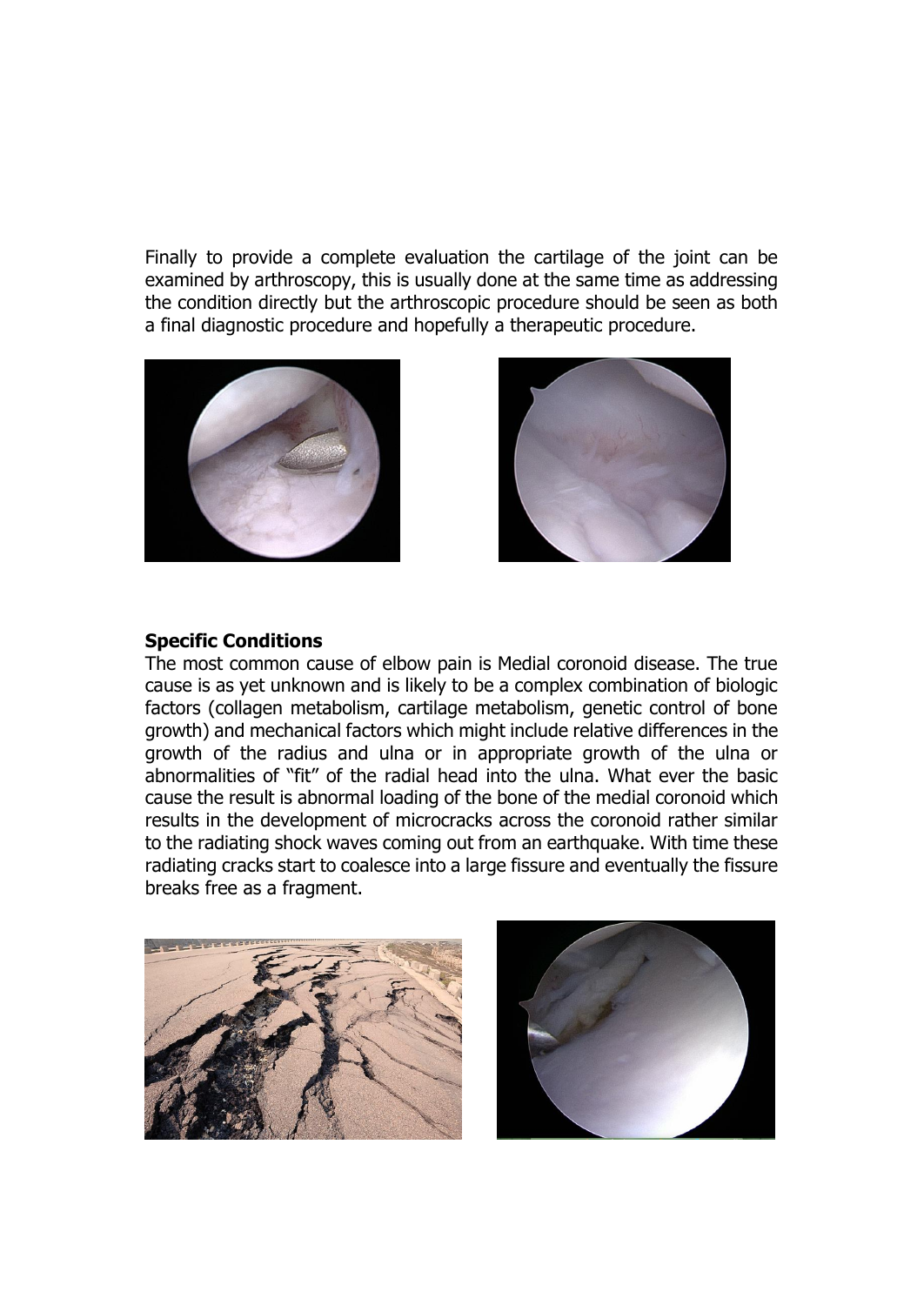These fragments can occur anywhere on and in the medial coronoid but the most common site is the coronoid tip and radial incisure of the coronoid, it is very important to remember though that the cracks will extend across much of the coronoid and so simply removing the fragment alone will leave these at risk areas prone to further fragmentation. On top of the primary bone problems the overlying cartilage can also be variably damaged and worn although generally it is rare for early subchondral bone disease to have extensive cartilage loss. Only arthroscopy can demonstrate the extent of cartilage loss. Coronoid disease is therefore essentially a disease of the bone but one that has a detrimental effect on the cartilage and addressing the primary disease will usually require that some cartilage is sacrificed, making the judgement as to how much cartilage is sacrificed is key to success and we always err on the side of caution.

### **Medial coronoid, spectrum of disease**

- The disease has a huge spectrum of injury ranging from very early coronoid disease to extensive fragmentation with significant loss of cartilage around the medial coronoid and humeral condyle therefore it is critical to try and assess where on this wide scale your dog is so that we can treat the condition most appropriately bearing in mind that in most cases there will be some advancement in time.
- **For very early medial coronoid disease** where the CT scan just shows some loss of normal bone structure but no clear fissuring and the lameness is a persistent feature then arthroscopy to examine the cartilage is important, in some cases we can relieve some of the medial compartment pressure and avoid having to remove any bone or cartilage by releasing the Bicep Tendon of insertion onto the ulna (BURP). These cases can be challenging however, 50% show improvement and 50% progress to fissuring and require further surgery. The BURP was a technique first described by Noel Fitzpatrick (The Supervet).



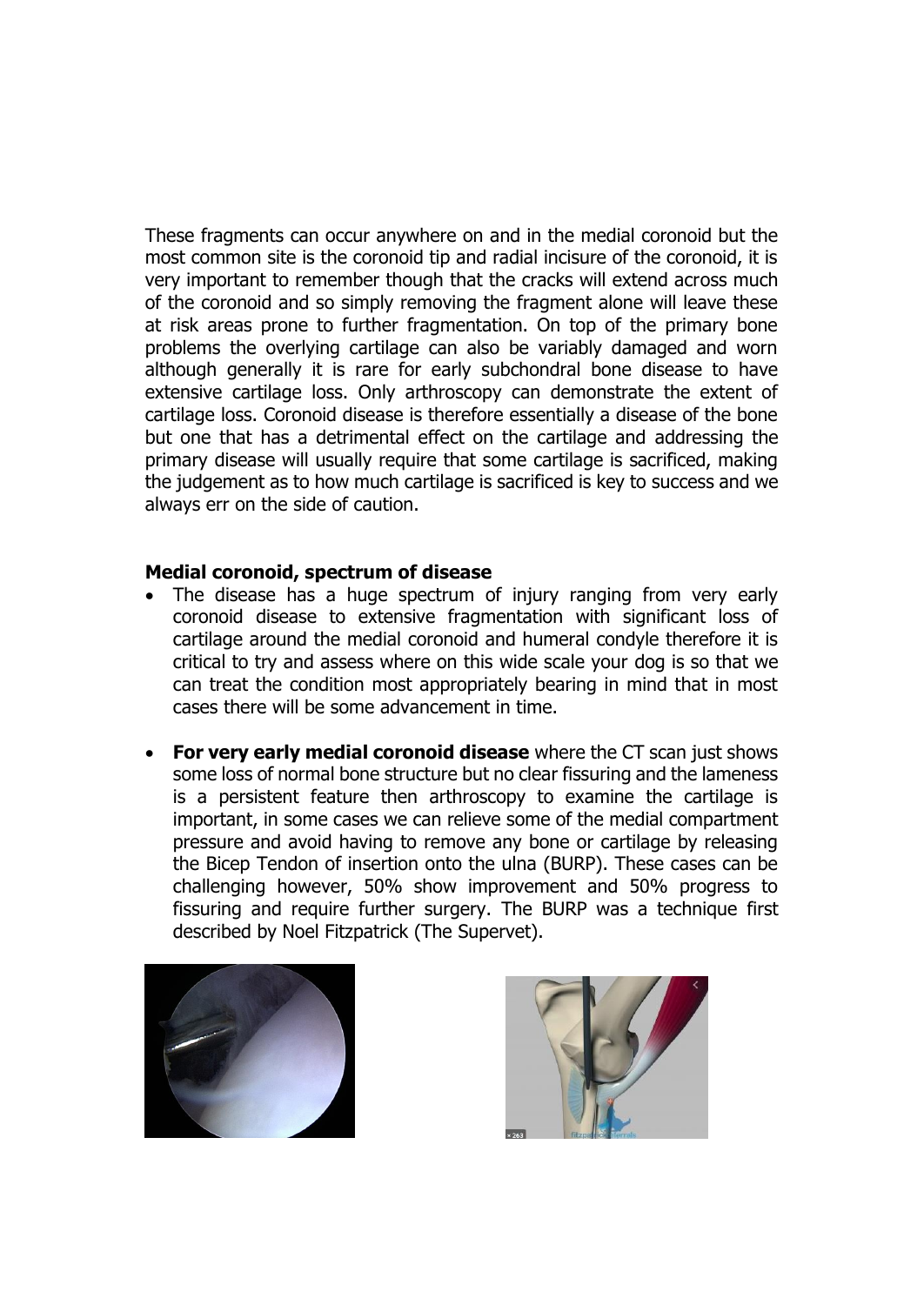- There are some cases where the CT scan only shows early changes and persevering with a conservative approach may be appropriate. This should include controlled exercise, achieving a LEAN body weight and condition and giving anti inflammatory pain killers.
- **For cases of early coronoid disease** and fissuring without a true fragment having broken out it may be necessary to remove the diseased portion of bone arthroscopically. The extent of how much bone is removed is based on evidence from the CT scan and the appearance at arthroscopy. This is why a CT scan is so vitally useful in these cases as it helps us to guide the arthroscopic surgery. If there are extensive signs of subchondral bone damage we may elect to perform a subtotal medial coronoid ostectomy where we remove most of the medial coronoid tip and base if the extent is less then we remove the diseased portion alone, this is a fine judgement call to be made and we tend to err on the side of caution.





- **For cases of fragmentation but with little cartilage damage** the fragments are removed arthroscopically and the diseased underlying bone is debrided, this provides some immediate reduction in pain and fibrocartilage fills into the defect.
- **For cases where there is more extensive articular cartilage disease** and the problem is not just confined to fragmentation a more extensive removal of diseased bone may be performed arthroscopcially. This is called a subtotal medial coronoid ostectomy. We generally reserve this for older dogs to improve their quality of life rather than return them to active function. We will often combine this with intra articular injections of steroids and hyaluronic acid.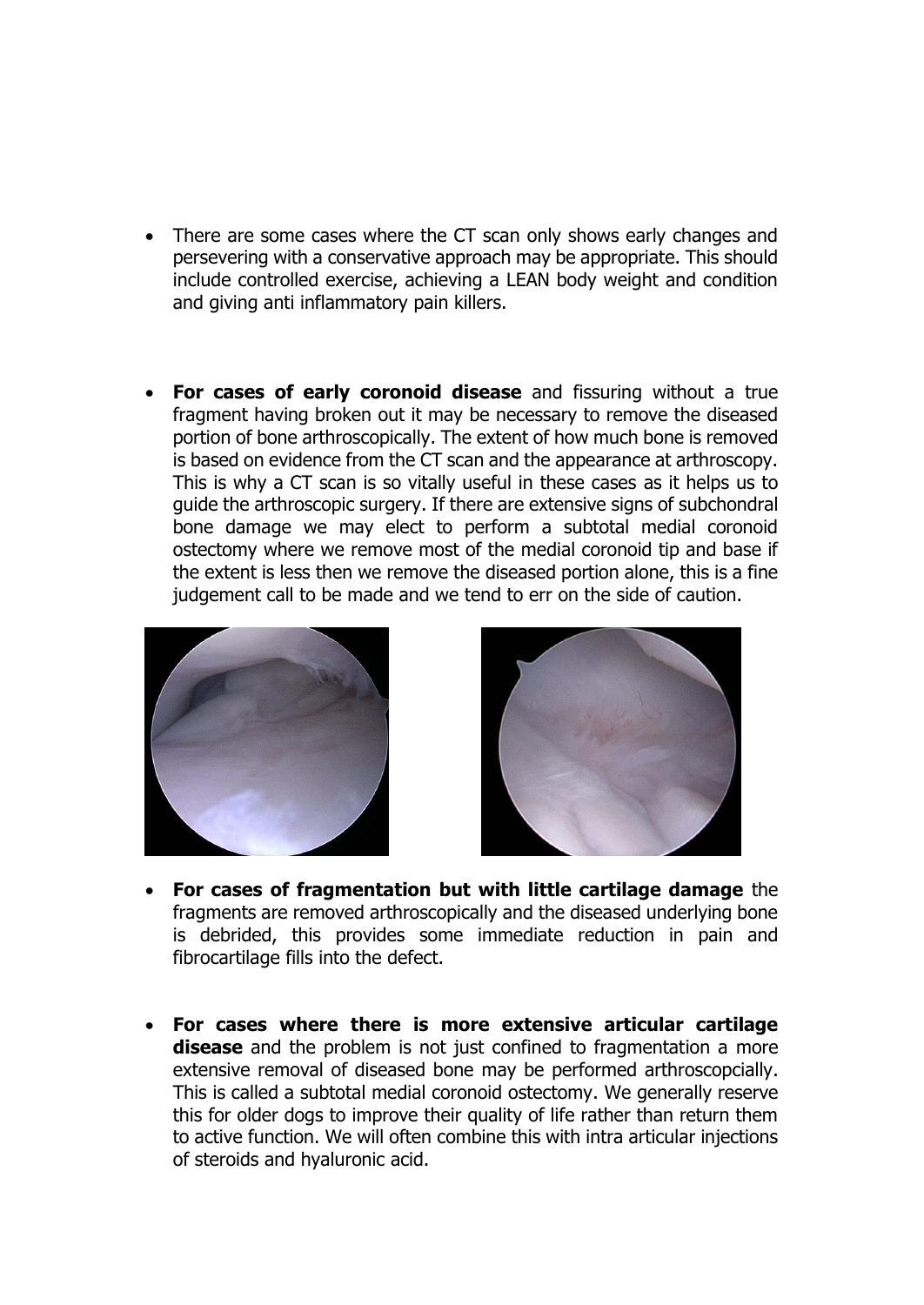# **Advanced Surgeries for Coronoid Disease and Medial Compartment Syndrome**

Some cases that present with just early disease (fissures or fragments without significant cartilage loss) seem to respond poorly to debridement alone and in these cases there has often been a rapid advancement of cartilage wear and loss, some cases present at this stage in the first instance. For these cases we have more advanced surgeries to try and improve outcome as arthroscopic surgery alone will provide little benefit, these surgeries are significantly more invasive than an arthroscopic surgery however and the post operative requirements are considerable and the risks of complication higher.

## **Canine Unicompartmental Elbow resurfacing**

This is a procedure designed to relieve the pain associated with medial coronoid fragmentation where there is extensive loss of cartilage (we call this medial compartment syndrome). In these cases the problem has progressed far beyond simple fragmentation of the coronoid and the bone on bone wear caused by the cartilage destruction is a major source of pain and will only otherwise worsen.

The procedure is extremely invasive as it requires that we place a metal implant in the end of the humerus and a plastic implant into the medial coronoid so that there is metal on plastic articulation. These implants have to be placed very accurately.



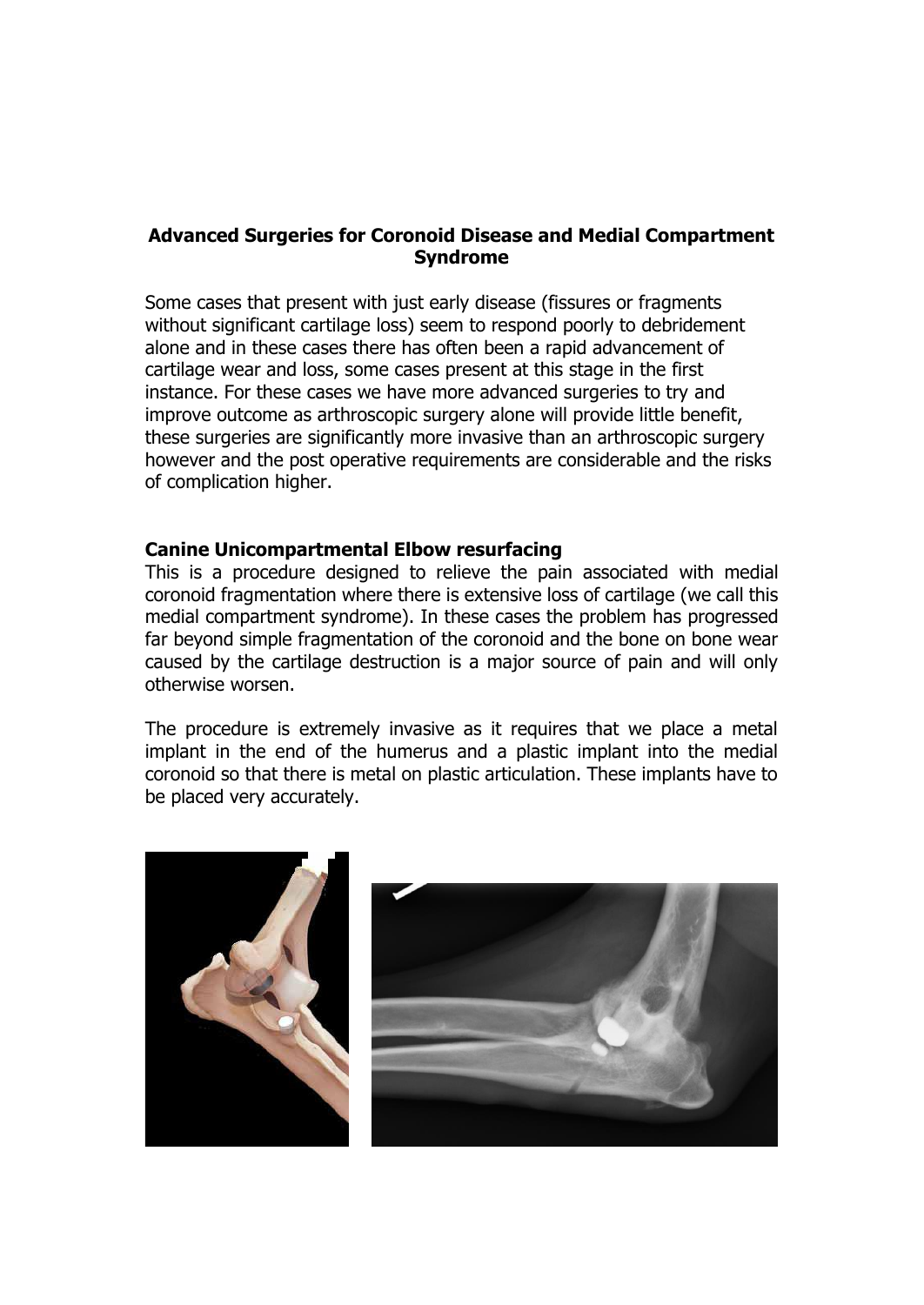

The surgery is only allowed to be performed by surgeons that have attended a course to learn the technique safely and we are currently only one of a few centres in the UK that can offer the technique.

# **Ulna osteotomies**

The ulna can be cut in order to try and restore more normal mechanics to the elbow joint. The ulna is not a weight bearing bone and so by cutting it and encouraging weight bearing through the leg the muscles acting on it will allow it to move slightly. The issue with this procedure is that it is a high morbidity operation, that is to say there is a fair bit of pain associated with it until the ulna heals. If it does not heal it can move too much.

For this reason we avoid cutting the ulna in dogs less than 12 months of age and preferably before they are 10 months old.



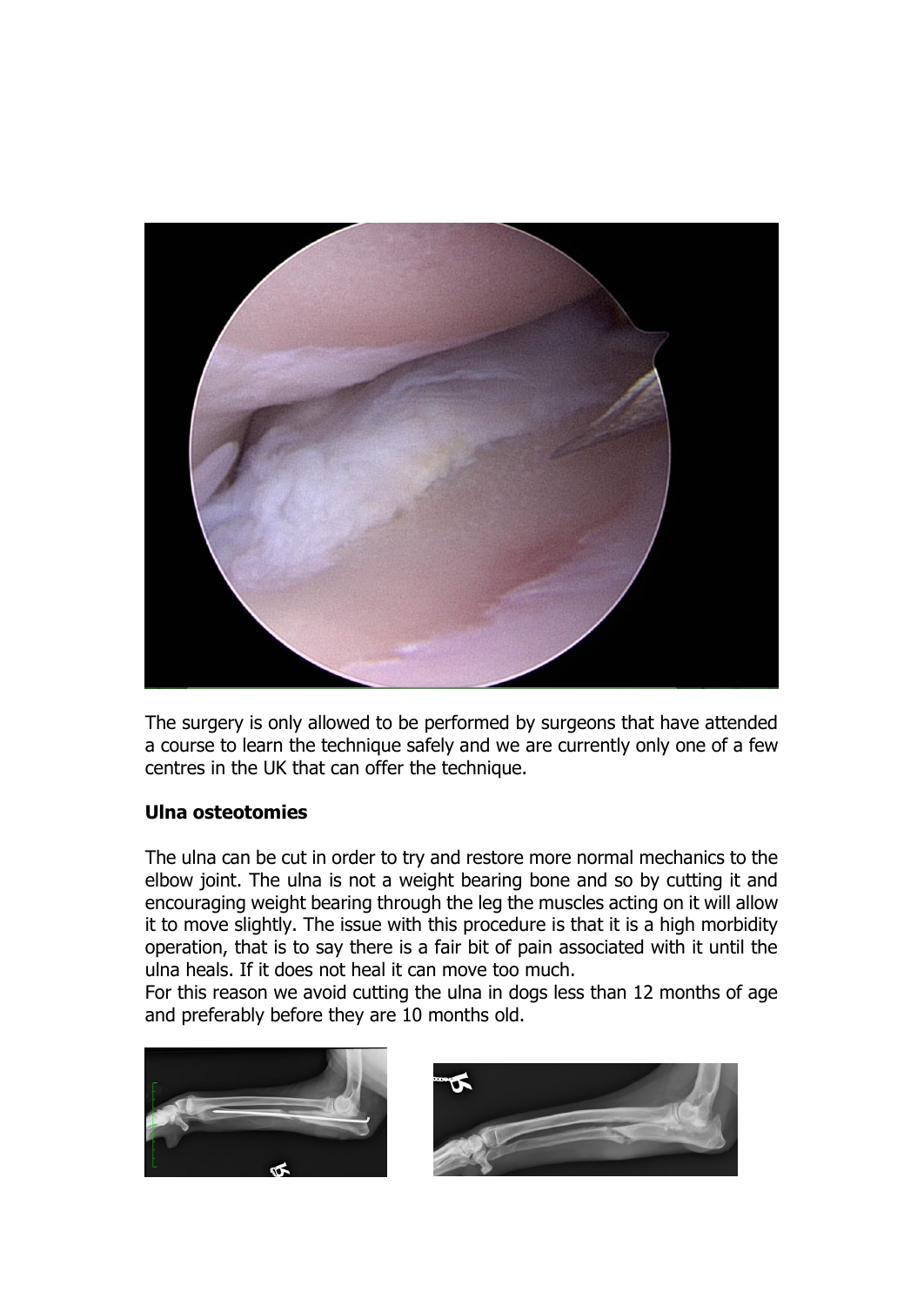# **Osteochondrosis Dissecans (OCD) of the Humeral Condyle**

OCD is the malformation of the articular surface of the humeral condyle. This is a different condition to medial coronoid disease but in most cases of OCD there is also medial coronoid disease present. It will usually present earlier in young large breed dogs. The condition results in a flap of cartilage coming adrift from the humeral condyle exposing the underlying subchondral bone. This causes pain because of the unstable flap but also because of changes to the joint surface shape and because it exposes the bone to the joint fluid. The size of the flap is critical to prognosis but because it usually manifests itself along with medial coronoid disease most cases should be considered as effective Medial Compartment Syndrome from the outset.

CT is essential to make the diagnosis and appreciate the lesion size and the extent of coronoid fragmentation cam also be seen.



- In most cases arthroscopic removal of the loose flap of cartilage is usually all that is needed and this is done arthroscopically.
- If there is extensive medial coronoid disease and OCD present we will discuss whether consideration should be given the Canine Unicompartmental Elbow Resurfacing (CUE)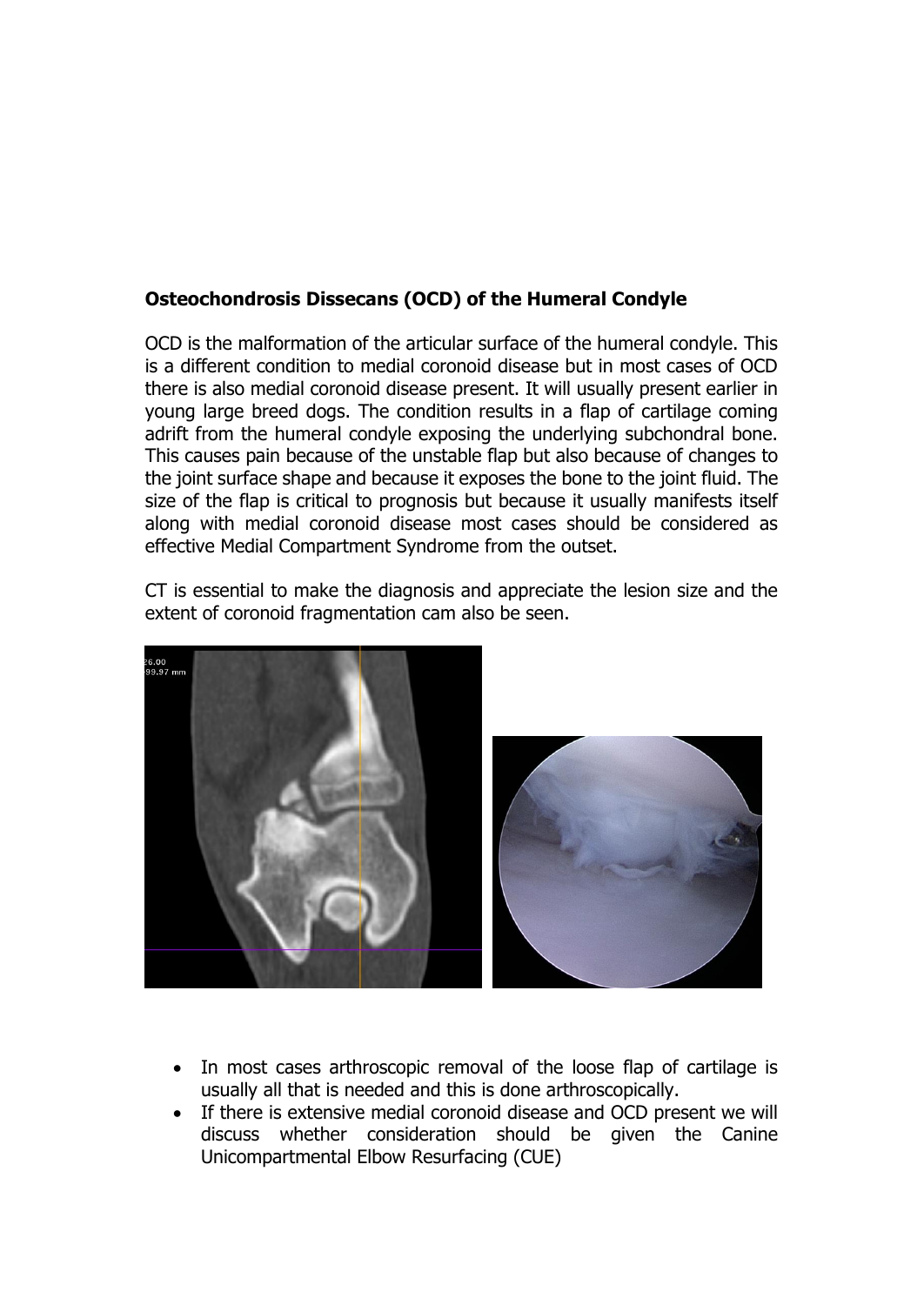• In cases where there is just OCD and the defect is large we can discuss whether it may be worth filling the cartilage defect with a synthetic surface to improve loading and function. This is a procedure called SynACART.

# **Ununited Anconeal Process**

This is the least common cause of Elbow Dysplasia. In this condition the abnormal growth of the radius and ulna leads to increased pressure being exerted in the back of the elbow. Certain breeds are predisposed including the German Shepheard Dog. The increased pressure in the back of the elbow stops the anconeus from growing normally and then fails to ossify thus becoming a loose body. Osteo arthritis will develop because of the abnormal loading through the elbow caused by the abnormal weight distribution. CT and arthroscopy are extremely useful to determine the stage of disease.



# **Treatment of UAP**

Treatment depends on the stage at which the joint has developed

- Early stage 1. Minimal displacement of the anconeus and minimal osteo arthritic changes. Reattachment of the anconeus is possible with a screw and the abnormal joint mechanics can be overcome by proximal ulna osteotomy, the prognosis is reasonably good.
- Mid stage 2. The anconeus is unstable but osteo arthritis is only mild (assessed by arthroscopy). The anconeus can be re attached with a